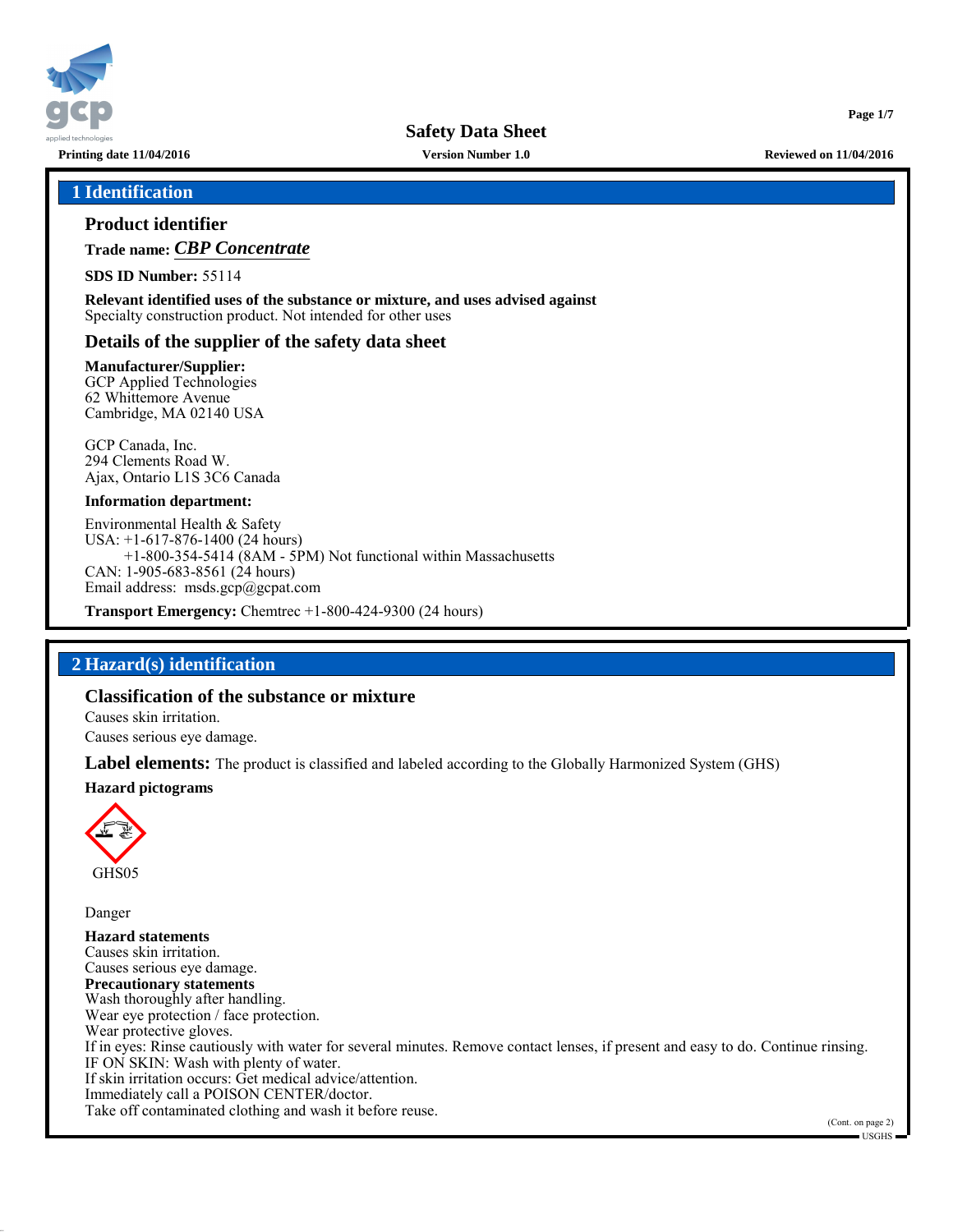### **Trade name:** *CBP Concentrate*

**NFPA ratings (scale 0 - 4)**

3 1  $\overline{0}$ Health  $= 3$  $Fire = 1$ Reactivity  $= 0$ 

#### **HMIS-ratings (scale 0 - 4)**

 HEALTH FIRE <mark>| REACTIVITY</mark> | 0 3  $\boxed{1}$ Health  $= 3$  $Flammability = 1$ Reactivity  $= 0$ 

## **Other hazards**

#### **Results of PBT and vPvB assessment**

**PBT:** Not applicable. **vPvB:** Not applicable.

## **3 Composition/information on ingredients**

### **Chemical characterization: Mixture**

**Description:** Mixture of the hazardous substance(s) listed below with additional nonhazardous ingredients.

**Hazardous components:**

25155-30-0 Sodium dodecylbenzenesulfonate 20-25%

**Additional information:** Non-hazardous ingredients may be listed in Section 15; Right-To-Know disclosure.

#### **4 First-aid measures**

#### **Description of first aid measures**

**General information:** Get medical advice/attention if you feel unwell.

#### **After inhalation:**

Supply fresh air. If required, provide artificial respiration. Keep patient warm. Consult doctor if symptoms persist.

#### **After skin contact:**

Immediately wash contaminated skin with soap or mild detergent and water. If this chemical soaks clothing, immediately remove clothing and wash skin.

**After eye contact:** Rinse cautiously with water for several minutes.

#### **After swallowing:**

Rinse mouth.

Do NOT induce vomiting.

#### **Information for doctor:**

**Most important symptoms and effects, both acute and delayed** No further relevant information available.

**Indication of any immediate medical attention and special treatment needed** No further relevant information available.

### **5 Fire-fighting measures**

**Special hazards arising from the substance or mixture** No further relevant information available.

**Additional information** Collect contaminated fire fighting water separately. It must not enter the sewage system.

USGHS

(Cont. from page 1)

**Page 2/7**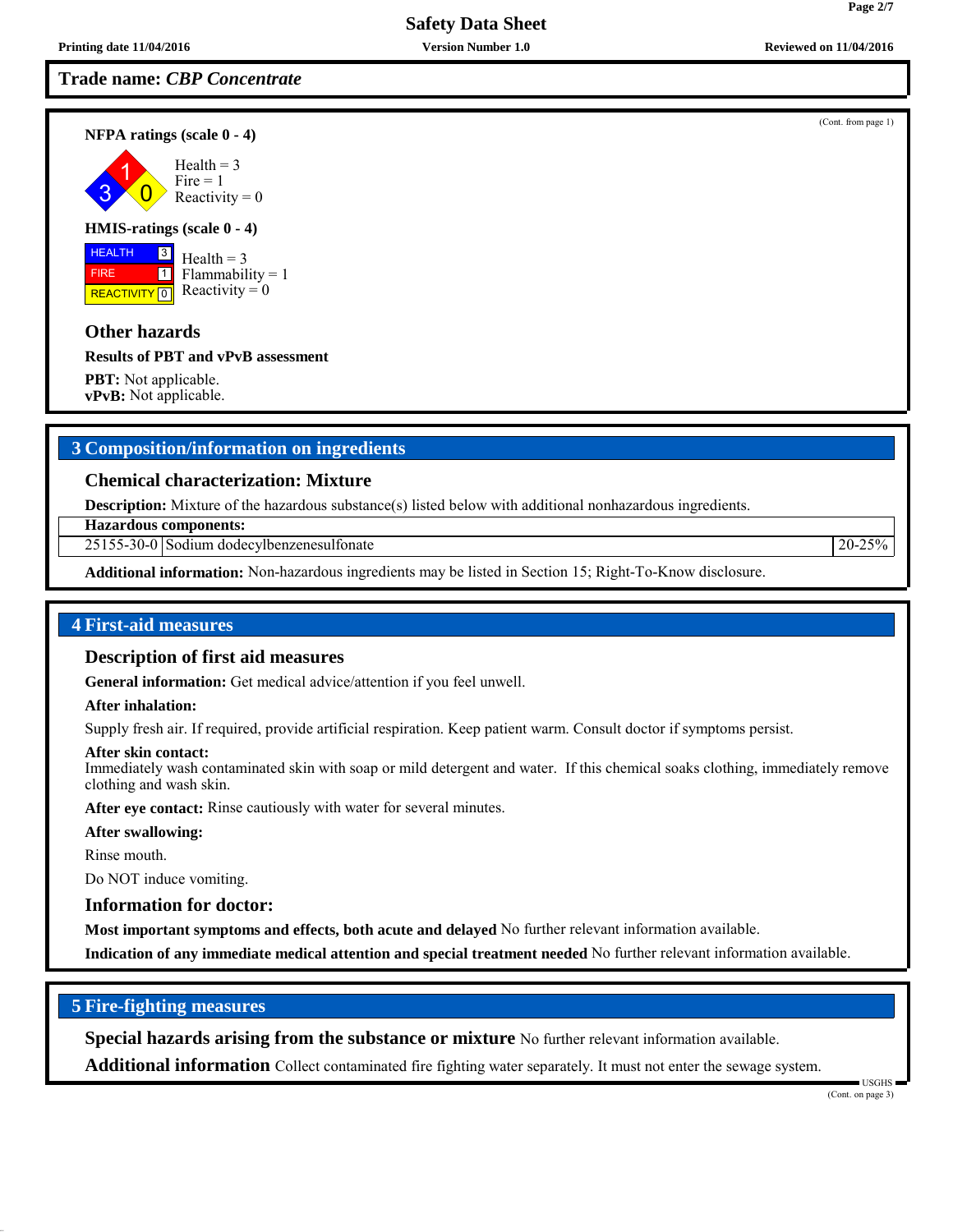## **Trade name:** *CBP Concentrate*

#### (Cont. from page 2)

**Page 3/7**

### **6 Accidental release measures**

### **Personal precautions, protective equipment and emergency procedures**

Wear protective equipment. Keep unprotected persons away.

**Environmental precautions:** Avoid release to the environment.

### **Methods and material for containment and cleaning up:**

Contain and/or absorb spill with inert material (i.e. sand, vermiculite) then place in a suitable container.

Use neutralizing agent.

Dispose contaminated material as waste according to section 13 of the SDS.

#### **Reference to other sections**

See Section 7 for information on safe handling.

See Section 8 for information on personal protection equipment.

See Section 13 for disposal information.

## **7 Handling and storage**

## **Handling:**

#### **Precautions for safe handling**

Risk of serious damage to eyes. Avoid contact with eyes, skin and clothing. Do not take internally. Practice good personal hygiene to avoid ingestion. Use only with adequate ventilation. Wash clothing before reuse. FOR PROFESSIONAL USE ONLY. KEEP OUT OF CHILDREN'S REACH.

Avoid contact with skin.

**Information about protection against explosions and fires:** No special measures required.

#### **Conditions for safe storage, including any incompatibilities**

**Storage:**

**Information about storage in one common storage facility:** No special measures required.

**Further information about storage conditions:** Keep receptacle tightly sealed.

**Specific end use(s)** No further relevant information available.

### **8 Exposure controls/personal protection**

**Additional information about design of technical systems:** No further data; see item 7.

#### **Control parameters**

**Components with limit values that require monitoring at the workplace:** The product does not contain any relevant quantities of materials with critical values that have to be monitored at the workplace.

**Additional information:** The lists that were valid during the creation were used as basis.

#### **Exposure controls**

**Personal protective equipment:**

**General protective and hygienic measures:** The usual precautionary measures for handling chemicals should be followed.

#### **Breathing equipment:**

Control exposure to ingredients with workplace control parameters if mentioned above. If no ingredients are listed, respiratory protection is generally not required.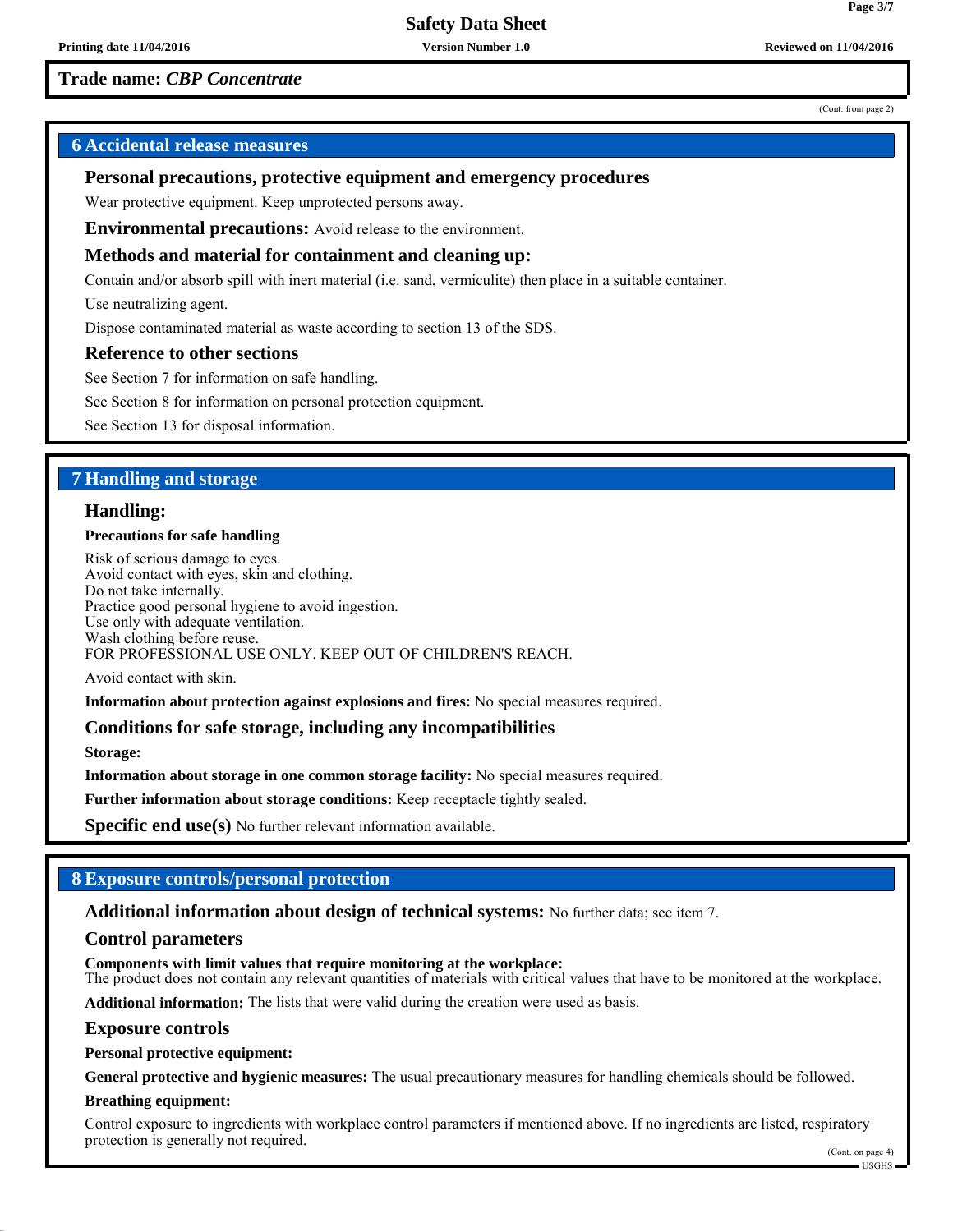#### **Printing date 11/04/2016 Version Number 1.0 Reviewed on 11/04/2016**

## **Trade name:** *CBP Concentrate*

(Cont. from page 3)

If exposure limits are listed and may be exceeded, use approved respiratory protective equipment and filter type appropriate for the listed ingredients. (NIOSH, CEN, etc.).

**Protection of hands:** Rubber or other impervious gloves should be worn to prevent skin contact.

**Material of gloves** Nitrile rubber.

## **Eye protection:**



Safety glasses with side shield protection.



A face shield should also be worn if there is potential exposure to splash or spray.

#### **Body protection:**

Use personal protective equipment as required.

Take off contaminated clothing.

## \* **9 Physical and chemical properties**

| Information on basic physical and chemical properties                                                                           |                                                                                                  |
|---------------------------------------------------------------------------------------------------------------------------------|--------------------------------------------------------------------------------------------------|
| <b>General Information</b><br>Appearance:<br>Form:<br>Color:<br>Odor:<br>Odor threshold:                                        | Liquid<br>According to product specification<br>Characteristic<br>Not determined.                |
| pH-value $(\sim)$ at 20 °C (68 °F):                                                                                             | 8                                                                                                |
| <b>Change in condition</b><br><b>Melting point/Melting range:</b><br><b>Boiling point/Boiling range:</b><br><b>Flash point:</b> | Undetermined.<br>100 °C (212 °F)<br>100 °C (212 °F)                                              |
| <b>Flammability (solid, gaseous):</b>                                                                                           | Not applicable.                                                                                  |
| <b>Decomposition temperature:</b><br>Auto igniting:<br>Danger of explosion:                                                     | Not determined.<br>Product is not selfigniting.<br>Product does not present an explosion hazard. |
| <b>Explosion limits:</b><br>Lower:<br><b>Upper:</b><br><b>VOC Content (max):</b>                                                | Not determined.<br>Not determined.<br>Not determined.                                            |
| Vapor pressure:<br>Density: $(\sim)$<br><b>Relative density</b><br><b>Vapor density</b><br><b>Evaporation</b> rate              | Not determined.<br>Not determined.<br>Not determined.<br>Not determined.<br>Not determined.      |
| Solubility in / Miscibility with<br>Water:                                                                                      | Not miscible or difficult to mix.                                                                |
| Partition coefficient (n-octanol/water): Not determined.                                                                        |                                                                                                  |
| Viscosity:<br>Dynamic:                                                                                                          | Not determined.                                                                                  |
|                                                                                                                                 | (Cont. on page 5)<br>- USGHS -                                                                   |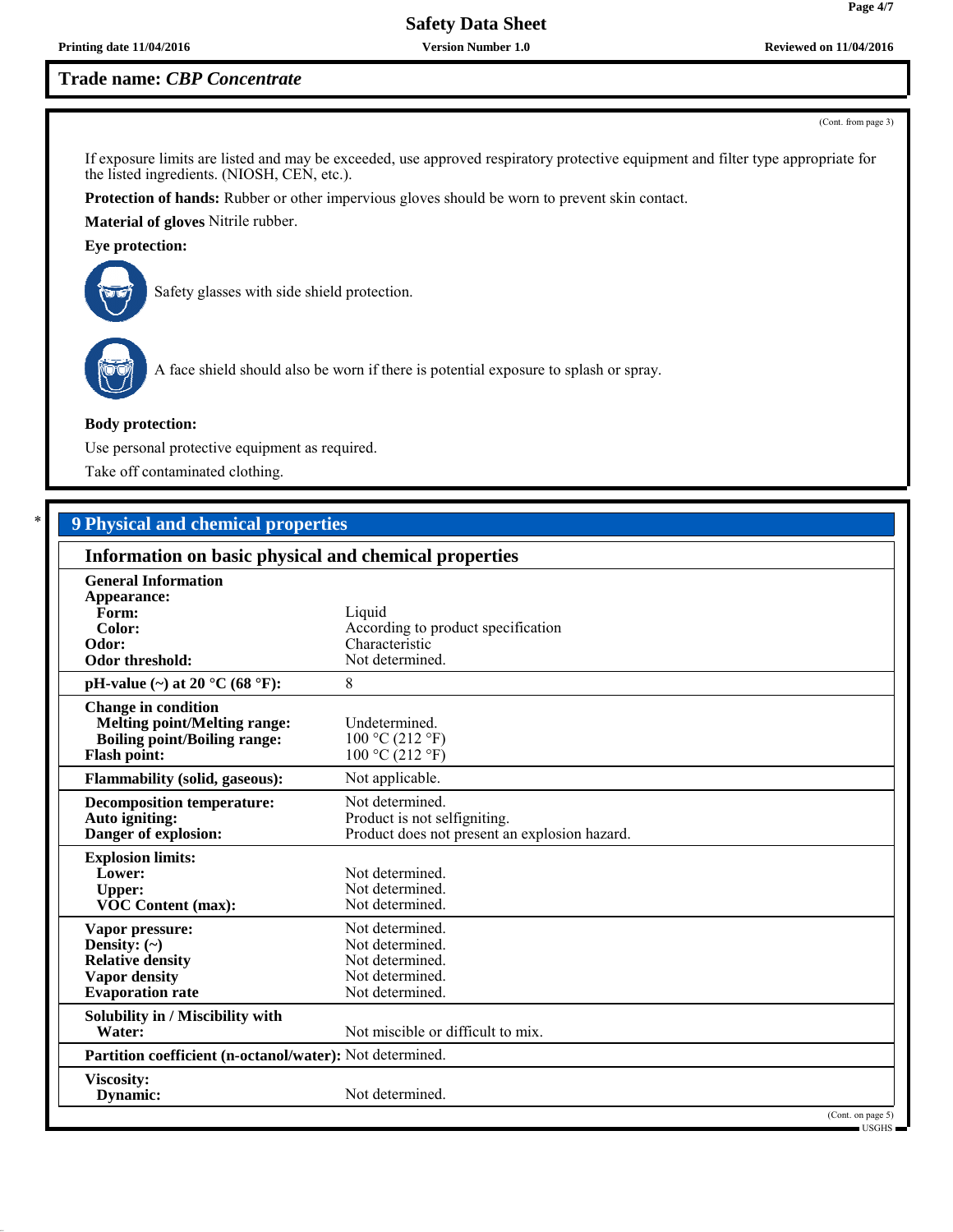**Page 5/7**

## **Trade name:** *CBP Concentrate*

|                                       |                                            | (Cont. from page 4) |
|---------------------------------------|--------------------------------------------|---------------------|
| <b>Kinematic:</b><br>Molecular weight | Not determined.<br>Not applicable.         |                     |
| <b>Other information</b>              | No further relevant information available. |                     |

## **10 Stability and reactivity**

**Reactivity** Stable under normal conditions.

**Chemical stability**

**Thermal decomposition:** No decomposition if used according to specifications.

**Possibility of hazardous reactions** No further relevant information available.

**Conditions to avoid** No further relevant information available.

**Incompatible materials:** No further relevant information available.

**Hazardous decomposition products:** Carbon monoxide and carbon dioxide

## **11 Toxicological information**

#### **Information on toxicological effects**

**Acute toxicity:**

**Primary irritant effect:**

**on the skin:** Causes skin irritation.

**on the eye:** Causes serious eye damage.

**inhalation:** No irritating effect expected

**Additional toxicological information:**

**Carcinogenic categories**

**IARC (International Agency for Research on Cancer) Human Carcinogenicity: Group 1- Positive, Group 2A- Probable, Group 2B- Possible, Group 3- Not Classifiable**

None of the ingredients is listed.

**NTP (National Toxicology Program)**

**K–Known to be carcinogenic, R–May reasonably be anticipated to be carcinogenic**

None of the ingredients is listed.

**OSHA-Ca (Occupational Safety & Health Administration)**

None of the ingredients is listed.

## **12 Ecological information**

#### **Toxicity**

**Aquatic toxicity:** No further relevant information available.

Persistence and degradability No further relevant information available.

**Behavior in environmental systems:**

**Bioaccumulative potential** No further relevant information available.

**Mobility in soil** No further relevant information available.

## **Additional ecological information:**

**General notes:** Must not reach bodies of water or drainage ditch undiluted or unneutralized.

(Cont. on page 6)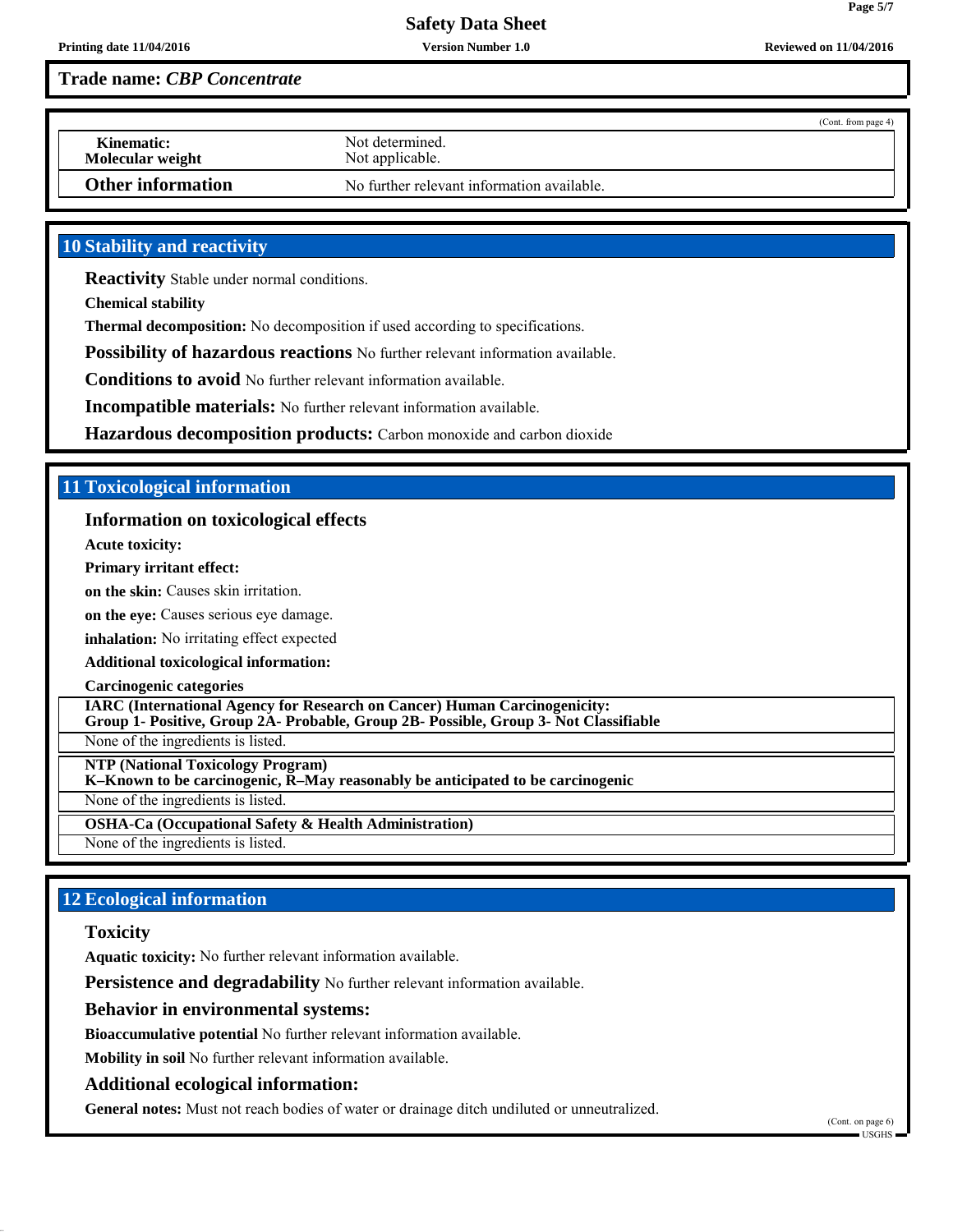**Trade name:** *CBP Concentrate*

## **Results of PBT and vPvB assessment**

**PBT:** Not applicable. **vPvB:** Not applicable.

**Other adverse effects** No further relevant information available.

## **13 Disposal considerations**

**Waste treatment methods** Comply with Federal, State and local regulations.

**Recommendation:**



Must not be disposed of together with household garbage. Do not allow product to reach sewage system.

## **Uncleaned packagings:**

**Recommendation:** Disposal must be made according to official regulations.

| <b>14 Transport information</b>                     |                 |
|-----------------------------------------------------|-----------------|
| <b>UN-Number</b><br>DOT, IMDG, IATA                 | Not applicable. |
| UN proper shipping name<br>DOT, IMDG, IATA          | Not applicable. |
| <b>Transport hazard class(es)</b>                   |                 |
| DOT, IMDG, IATA<br><b>Class</b>                     | Not applicable. |
| <b>Packing group</b><br>DOT, IMDG, IATA             | Not applicable. |
| <b>Environmental hazards:</b>                       | Not applicable. |
| <b>Special precautions for user Not applicable.</b> |                 |
| <b>Transport/Additional information:</b>            |                 |
| <b>DOT</b><br><b>Remarks:</b>                       | Not Regulated.  |

## **15 Regulatory information**

**SARA (Superfund Amendments and Reauthorization Act)**

**Section 302/304 (extremely hazardous substances):**

None of the ingredients is listed.

**Section 313 Reportable Ingredients (Chemicals present below reporting threshold are exempt):**

None of the ingredients is listed.

**SARA Section 312/Tier I & II Hazard Categories:**

Health Hazard - Skin Corrosion or Irritation

Health Hazard - Serious eye damage or eye irritation

(Cont. on page 7) USGHS

(Cont. from page 5)